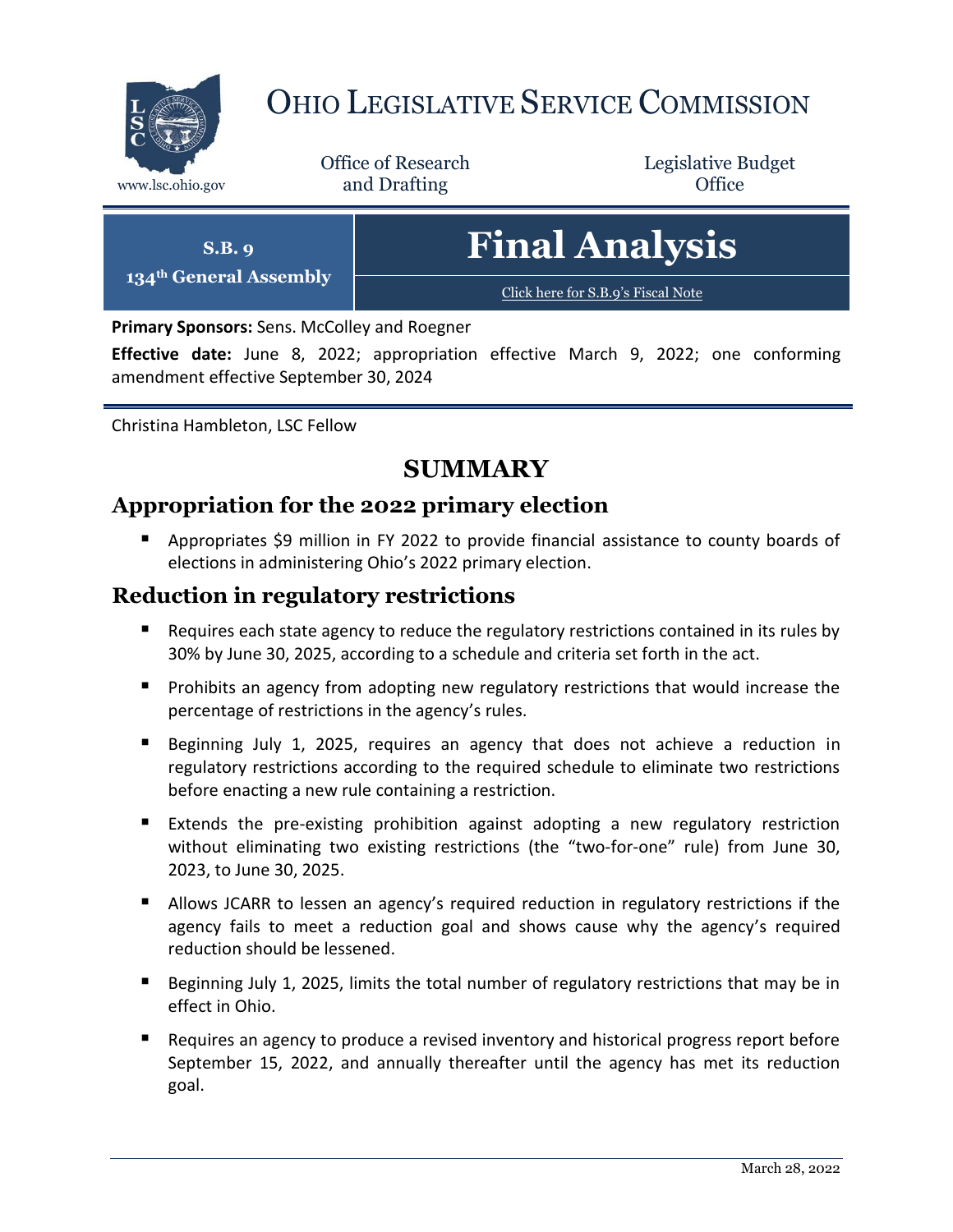- Allows an administrative department head to direct otherwise independent officials or state agencies organized under the department to reduce regulatory restrictions.
- Allows the Common Sense Initiative Office (CSIO) to review any rules containing regulatory restrictions that an agency is required to include in its inventory and to direct an agency to eliminate a regulatory restriction, and permits the agency to appeal that decision to JCARR.
- Directs JCARR to compile the agencies' inventories and reports into an annual comprehensive inventory and progress report that includes a description of JCARR's work over the past year in assisting agencies.
- Requires JCARR to consult with Legislative Information Systems (LIS) to create and maintain a system for agencies to enter regulatory restriction data and create, compile, and send inventories and reports.
- Requires JCARR to consult with LIS to establish, maintain, and improve the Cut Red Tape System, which must include a website and must allow members of the public to request information about regulatory restrictions and to communicate with JCARR about regulatory restrictions.

## **Continuing rule adoption and review process**

- Changes the criteria that all agencies must use when conducting a five-year review of an existing rule to match the act's criteria for elimination of regulatory restrictions.
- Requires JCARR to apply the same modified standards when reviewing an existing rule that an agency has decided not to change.
- **Allows JCARR to recommend that the General Assembly invalidate a proposed rule or** existing rule on the basis that an agency subject to the regulatory restriction-reduction requirement has failed to justify a rule containing a regulatory restriction.
- Requires all agencies adopting a new rule or conducting a five-year review to consider whether the rule implements a federal law or rule in a manner that is more stringent or burdensome than the federal law or rule requires.
- Allows JCARR to recommend that the General Assembly invalidate a proposed or existing rule if JCARR determines that it implements a federal law or rule in a manner that is more stringent or burdensome than the federal law or rule requires.

# **Liquor Control Laws – technical and corrective changes**

 Makes technical and corrective changes in various provisions of the Liquor Control Law, including allowing a local option election for the sale of beer to be held at a special election on a day on which a primary election may be held.

# **TABLE OF CONTENTS**

Appropriation for the 2022 primary election [.................................................................................](#page-2-0) 3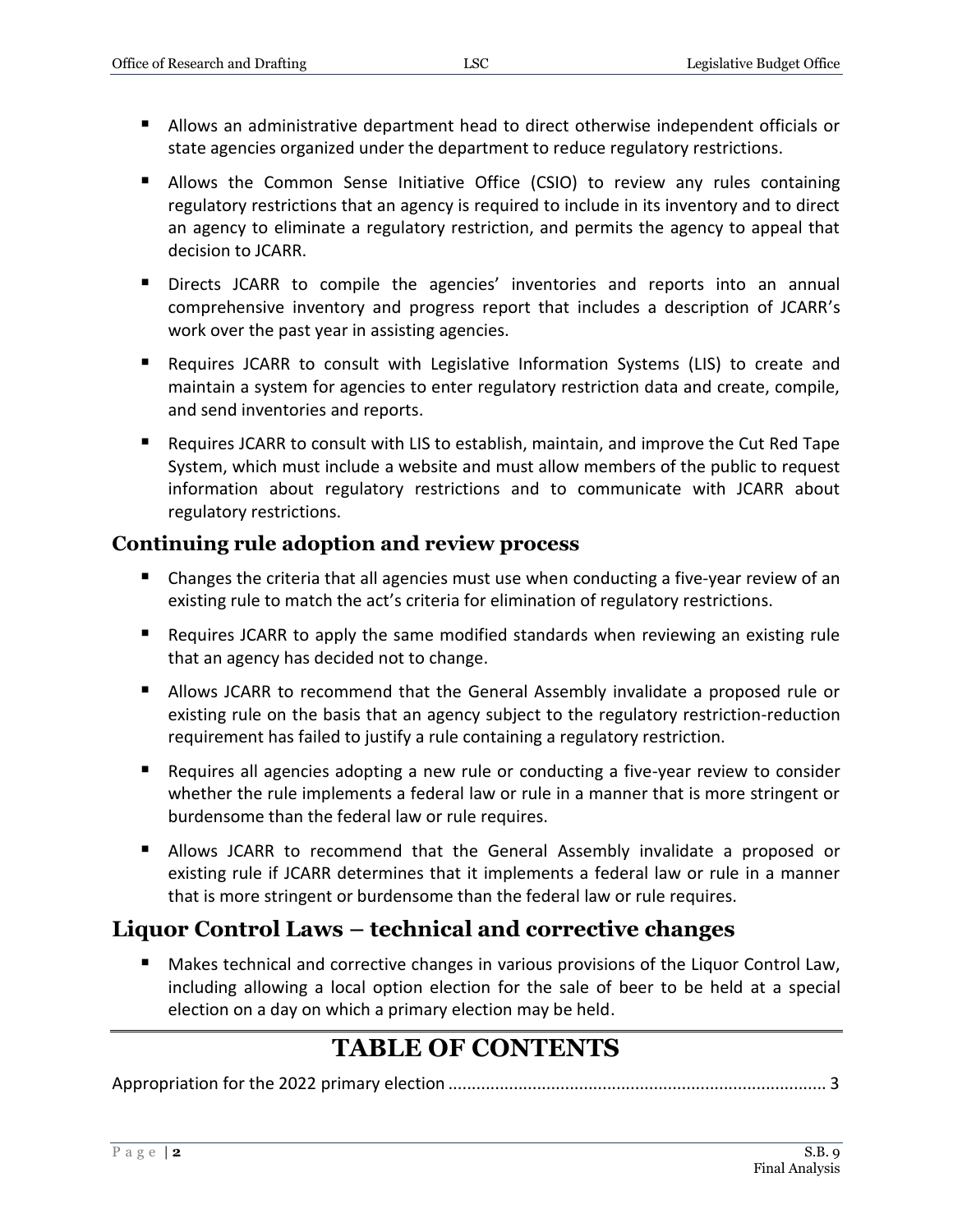# **DETAILED ANALYSIS**

# <span id="page-2-0"></span>**Appropriation for the 2022 primary election**

The act appropriates \$9 million to a dedicated fund that the Secretary of State may use to financially assist the county boards of elections in administering the 2022 primary election. The \$9 million is a one-time appropriation in FY 2022, and the Director of Budget and Management must return any portion of the funds not used by October 1, 2022, to the General Revenue Fund.<sup>1</sup>

 $<sup>1</sup>$  Sections 6 and 7.</sup>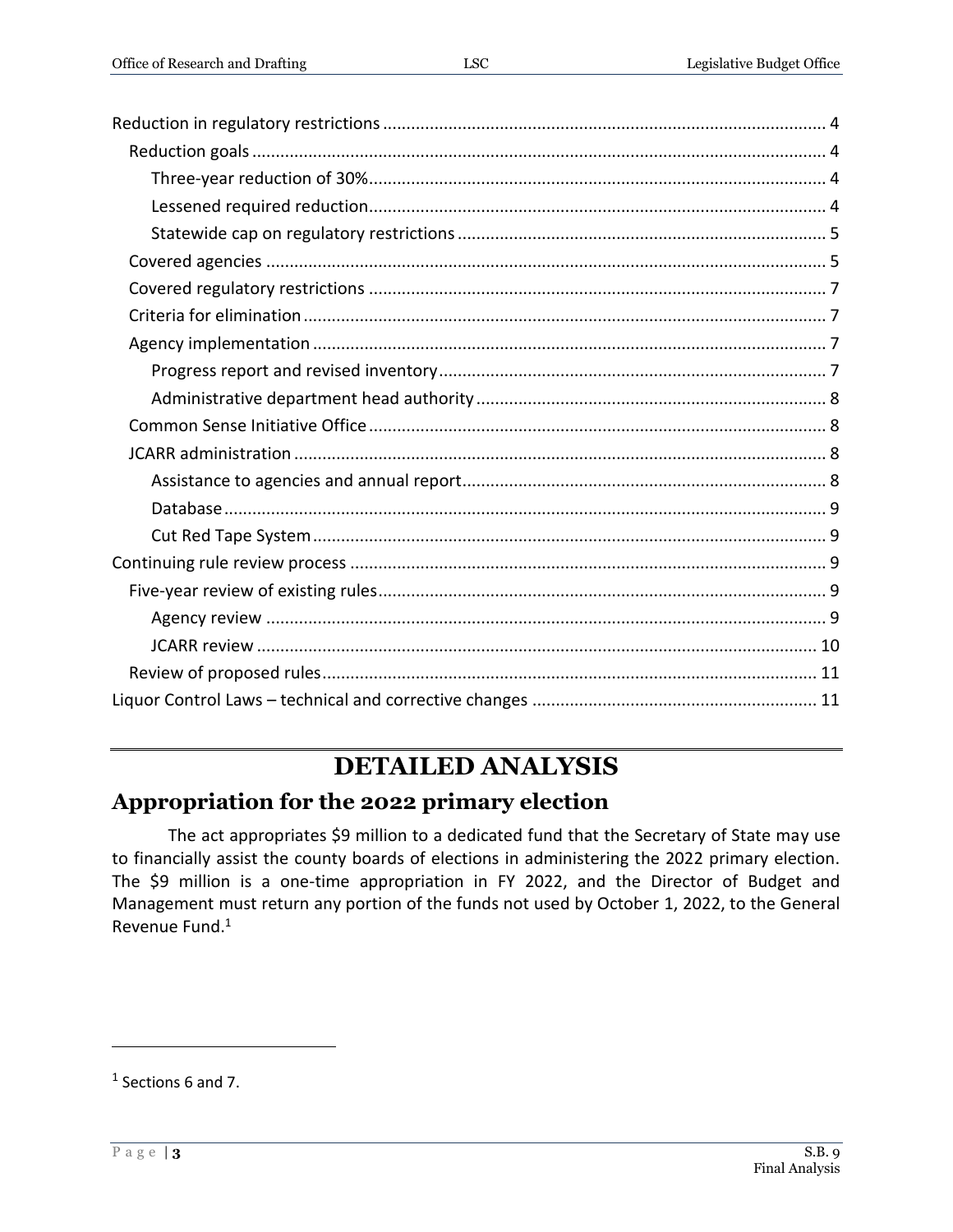# <span id="page-3-0"></span>**Reduction in regulatory restrictions**

## <span id="page-3-1"></span>**Reduction goals**

#### **Three-year reduction of 30%**

<span id="page-3-2"></span>The act requires each state agency to reduce the number of regulatory restrictions in the agency's rules by 30% by amending or rescinding rules that contain regulatory restrictions according to criteria listed in the act. The 30% reduction is based on the number of regulatory restrictions identified in a required base inventory previously conducted by the agency. The act directs each agency to achieve a 10% reduction in regulatory restrictions by June 30, 2023; a 20% reduction by June 30, 2024; and the 30% reduction by June 30, 2025.

After an agency has achieved a reduction in regulatory restrictions, it cannot adopt additional regulatory restrictions that would cancel out the reduction. The agency also is encouraged to continue to reduce regulatory restrictions after the 30% reduction has been achieved.

If an agency does not achieve the required reduction according to the act's schedule, the act prohibits the agency from adopting any new regulatory restriction unless it simultaneously removes two or more existing regulatory restrictions, beginning July 1, 2025. This prohibition remains in effect until the agency achieves the required 30% reduction. The agency also is barred from merging two existing regulatory restrictions into a single restriction to attempt to reduce the overall number of restrictions.<sup>2</sup>

The act extends through June 30, 2025, the pre-existing blanket prohibition against state agencies adopting a new regulatory restriction unless the agency simultaneously removes two or more other existing regulatory restrictions (the "two-for-one" rule). The prohibition took effect October 17, 2019, and originally was to expire June 30, 2023.<sup>3</sup>

#### **Lessened required reduction**

<span id="page-3-3"></span>If an agency fails to meet a reduction goal listed above within 120 days after the deadline, the act requires the Joint Committee on Agency Rule Review (JCARR) to give the agency an opportunity to appear to show cause why the agency's required reduction should be lessened. If JCARR determines that the agency has shown cause, JCARR must determine a lessened required reduction for that agency and must submit a written report to the Speaker of the House and the President of the Senate, indicating the lessened required reduction for that agency and the reason JCARR determined that lessened reduction.

If the agency fails to reduce regulatory restrictions by a required percentage because the agency's base inventory contains regulatory restrictions adopting or implementing a federal law or rule, the agency may submit both of the following to JCARR:

 $2$  R.C. 121.951(A).

 $3$  R.C. 121.95(F).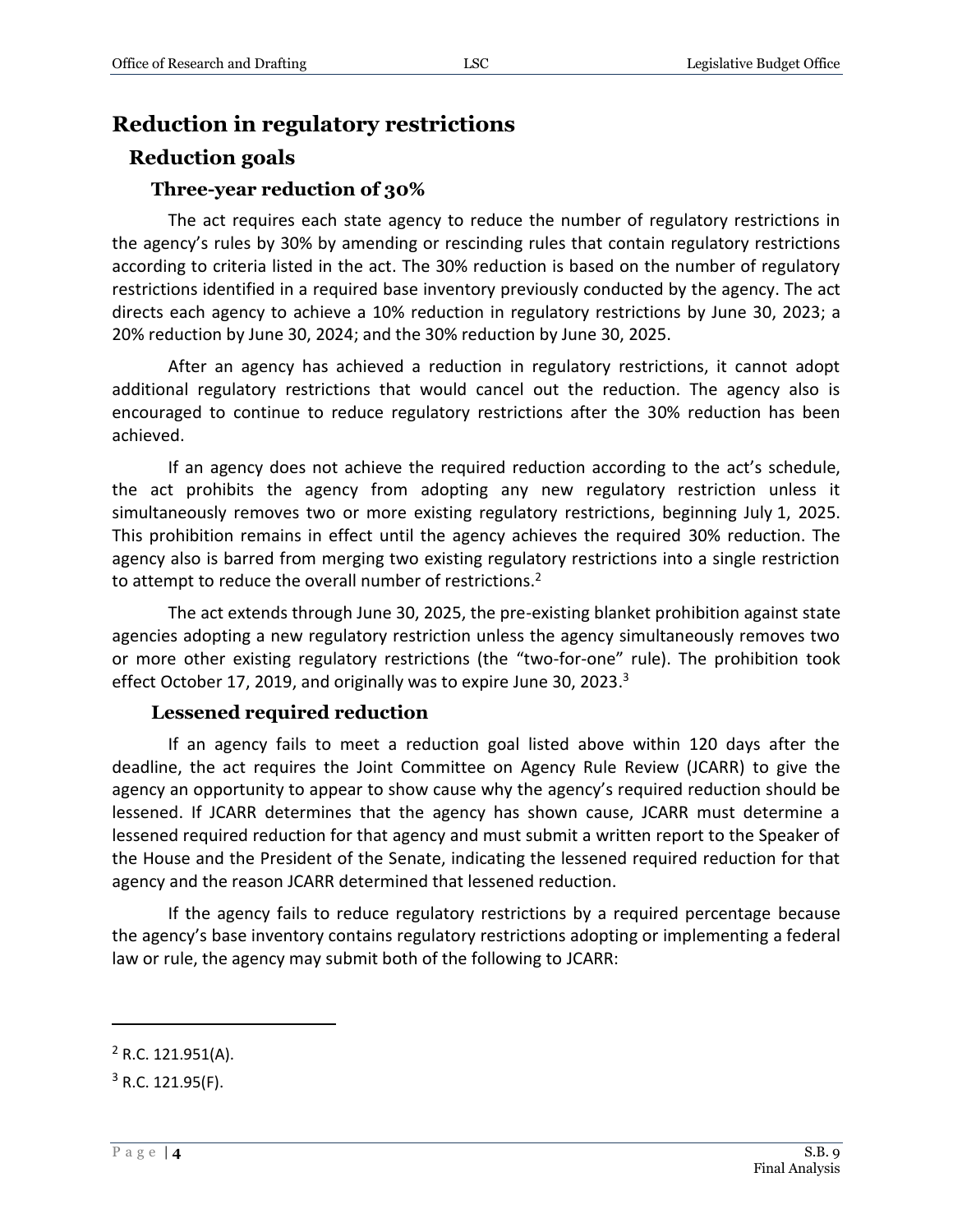- A modified inventory consisting of the agency's base inventory minus any rule that the agency identifies as implementing a federal law or rule in a manner that is not more stringent or burdensome than the federal law or rule requires;
- A written analysis explaining how each rule identified by the agency implements a federal law or rule in such a manner.

At its appearance before JCARR, JCARR may lessen the agency's required reduction in regulatory restrictions based on the modified inventory. 4

#### **Statewide cap on regulatory restrictions**

<span id="page-4-0"></span>Effective July 1, 2025, the total number of regulatory restrictions that may be effective at any one time in Ohio is capped at a number determined by JCARR. JCARR must determine that number by calculating:

- 1. For each agency, the number of regulatory restrictions identified by the agency in its base inventory; minus
- 2. The number of regulatory restrictions that represents the percentage reduction the agency is required to achieve not later than June 30, 2025 (30%, unless JCARR has lessened that percentage for the agency as described above); and then
- 3. Totaling the resulting numbers for all state agencies.

An agency must contact JCARR before adopting a rule containing a regulatory restriction, and if JCARR determines that the state has reached the cap of regulatory restrictions, the agency may not adopt the restriction. No agency may adopt a regulatory restriction if that restriction would cause the state to exceed the restriction cap.<sup>5</sup> It is not clear how an agency is to proceed if another law requires the agency to adopt a restriction that would result in the state exceeding the cap.

## <span id="page-4-1"></span>**Covered agencies**

Under continuing law and the act, "state agency" means an administrative department created under R.C. 121.02; an administrative department head appointed under R.C. 121.03, (essentially all cabinet-level departments); or a state agency organized under an administrative department or administrative department head. The term also includes the Department of Education, the State Lottery Commission, the Ohio Casino Control Commission, the State Racing Commission, and the Public Utilities Commission of Ohio. With respect to sports gaming, neither the Casino Control Commission nor the Lottery Commission must include rules governing sports gaming in their base inventories, and none of the sports gaming rules adopted by the Casino Control Commission are subject to the two-for-one rule or any of the act's restriction-reduction requirements.

<sup>4</sup> R.C. 121.952.

<sup>5</sup> R.C. 121.953.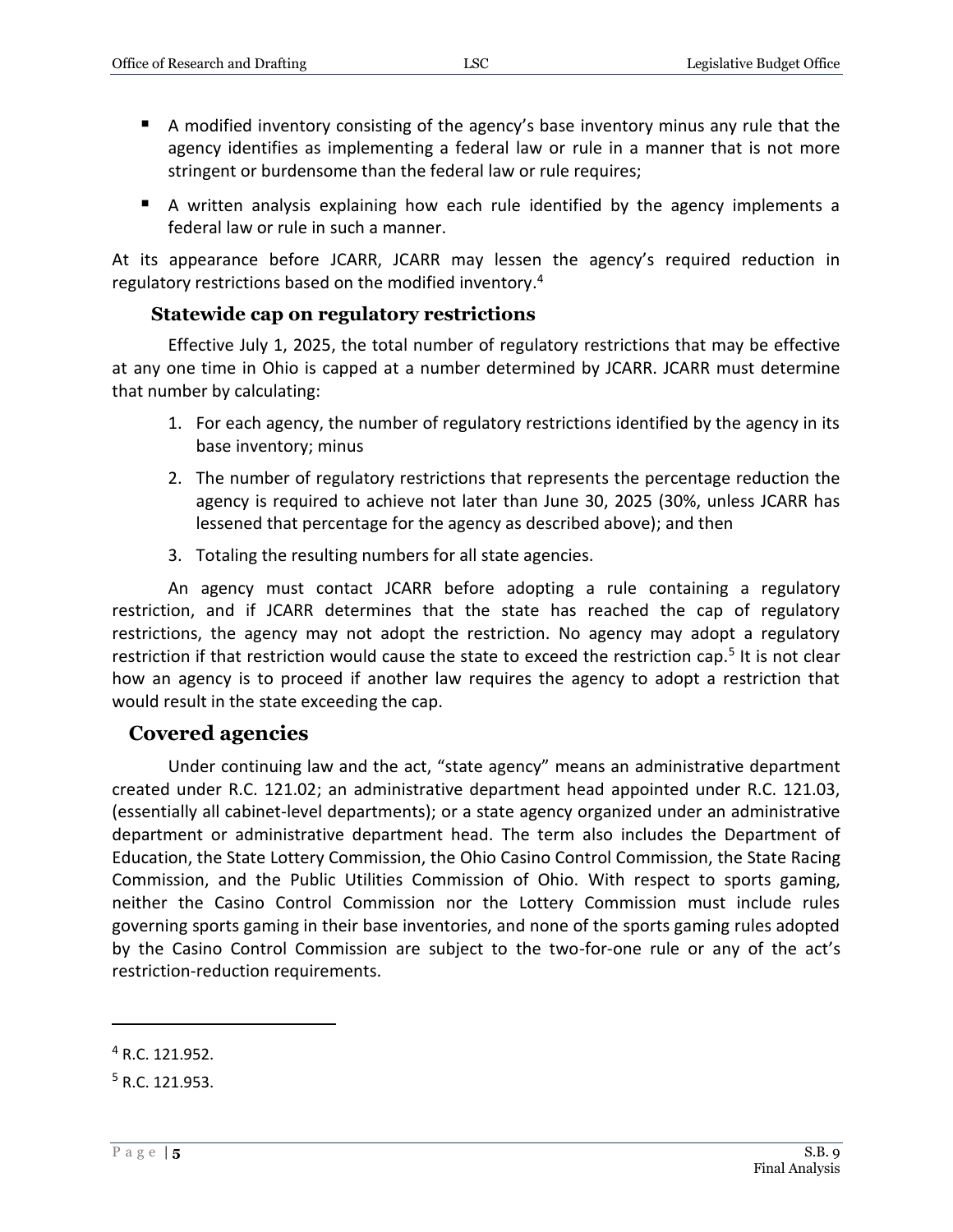Rules adopted by an otherwise independent official or entity organized under a state agency are attributed to the parent agency. This means that a parent agency must include rules containing regulatory restrictions adopted by those otherwise independent officials or entities as part of its total number of regulatory restrictions. Each state agency must reduce its overall regulatory restrictions by 30%, but each otherwise independent official or entity organized under the agency is not required to achieve a 30% reduction so long as the parent agency overall achieves the goal.

Certain state boards that must continue to conduct five-year reviews of their rules, and are subject to JCARR review of their rules, are not included in the definition of "state agency," and therefore are not required to reduce their regulatory restrictions by 30% under the act. However, as discussed below, the act still adds to the factors those boards must consider during a rule's five-year review and when adopting a new rule (see "**Continuing rule review process**," below). It appears that the following entities are not subject to continuing law regarding the base inventory or the act's restriction-reduction requirement, but are subject to the continuing five-year rule review process:

- The Accountancy Board;
- The Architects Board and the Ohio Landscape Architects Board;
- The Ohio Athletic Commission;
- The Chemical Dependency Professionals Board;
- The Chiropractic Board;
- The Cosmetology and Barber Board;
- The Counselor, Social Worker, and Marriage and Family Therapist Board;
- The State Dental Board;
- The Board of Embalmers and Funeral Directors;
- The State Medical Board;
- The Motor Vehicle Repair Board;
- The Board of Nursing;
- **The Ohio Occupational Therapy, Physical Therapy, and Athletic Trainers Board;**
- The State Board of Pharmacy;
- The State Board of Registration for Professional Engineers and Surveyors;
- The State Board of Psychology;
- The State Speech and Hearing Professionals Board;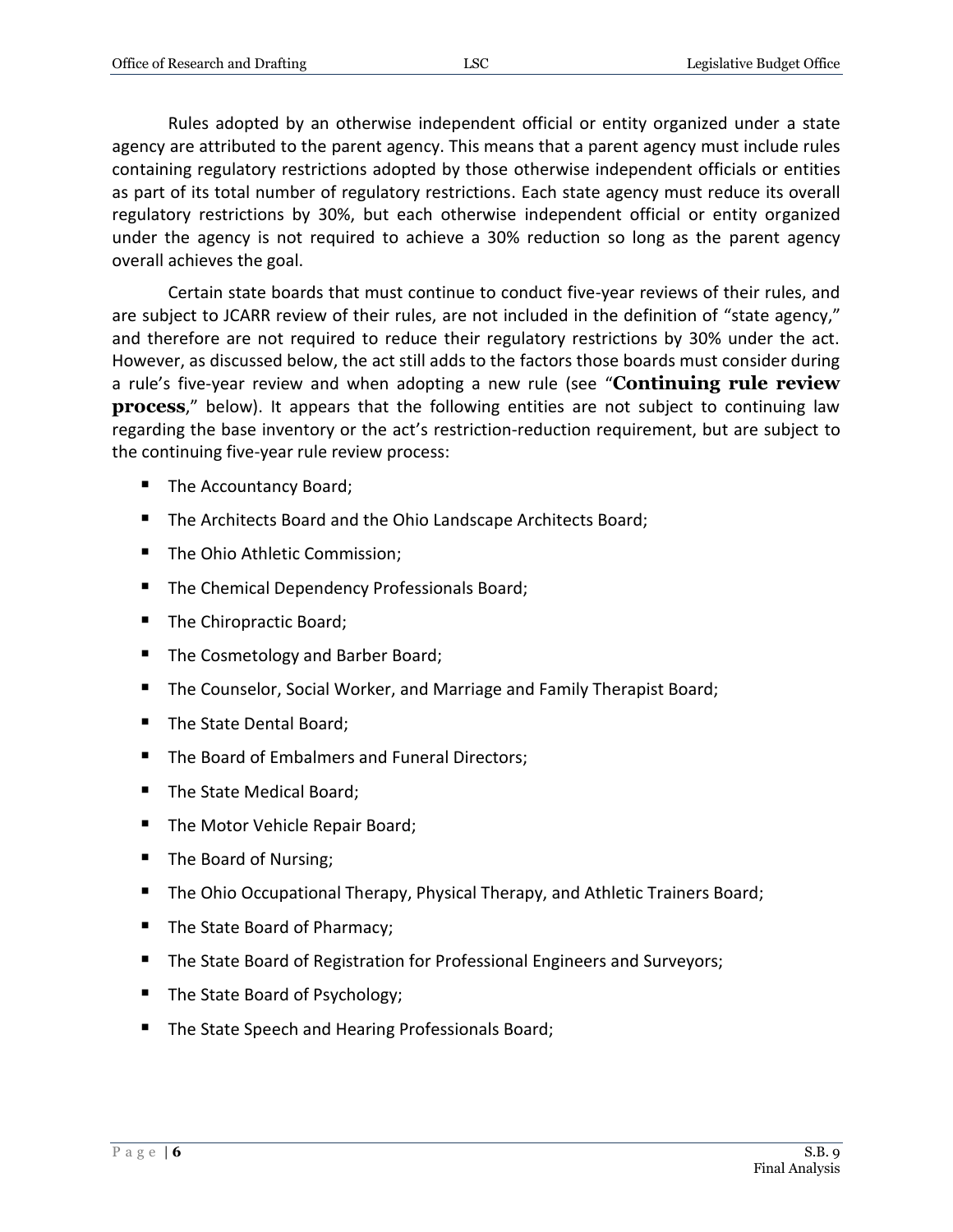- The State Vision Professionals Board;
- The State Veterinary Medical Licensing Board.<sup>6</sup>

# <span id="page-6-0"></span>**Covered regulatory restrictions**

Under continuing law, a "regulatory restriction" requires or prohibits an action. Rules that include the words "shall," "must," "require," "shall not," "may not," and "prohibit" are considered to contain regulatory restrictions.

However, the following types of rules or regulatory restrictions are not required to be included in a state agency's base inventory of regulatory restrictions:<sup>7</sup>

- An internal management rule;
- An emergency rule;
- A rule that state or federal law requires the agency to adopt verbatim;
- A regulatory restriction contained in materials or documents incorporated by reference into a rule;
- Access rules for confidential personal information;
- A rule concerning instant lottery games;
- A rule adopted by the Ohio Casino Control Commission or the State Lottery Commission concerning sports gaming;
- Any other rule that is not subject to review by JCARR.

# <span id="page-6-1"></span>**Criteria for elimination**

The act requires a state agency to review its base inventory of rules containing regulatory restrictions to determine whether each rule should be amended or rescinded. To achieve its reduction goals, a state agency must evaluate its regulatory restrictions using the same criteria that continuing law requires the agency to use for a five-year review of each of its existing rules. The act modifies these criteria (see "**Agency review**," below).<sup>8</sup>

## <span id="page-6-2"></span>**Agency implementation**

## **Progress report and revised inventory**

<span id="page-6-3"></span>Under the act, not later than September 15, 2022, each agency must prepare an updated inventory and historical report of its progress in achieving its regulatory reduction goal according to the act's schedule. In the report, the agency must explain how it applied the required criteria for amending or rescinding rules and must calculate its percentage reduction

 $6$  R.C. 121.95(A) and 121.954, and R.C. 121.95, as amended by H.B. 29 of the 134<sup>th</sup> General Assembly.

 $7$  R.C. 121.95(B) and (E).

<sup>8</sup> R.C. 106.03(A) and 121.951(A).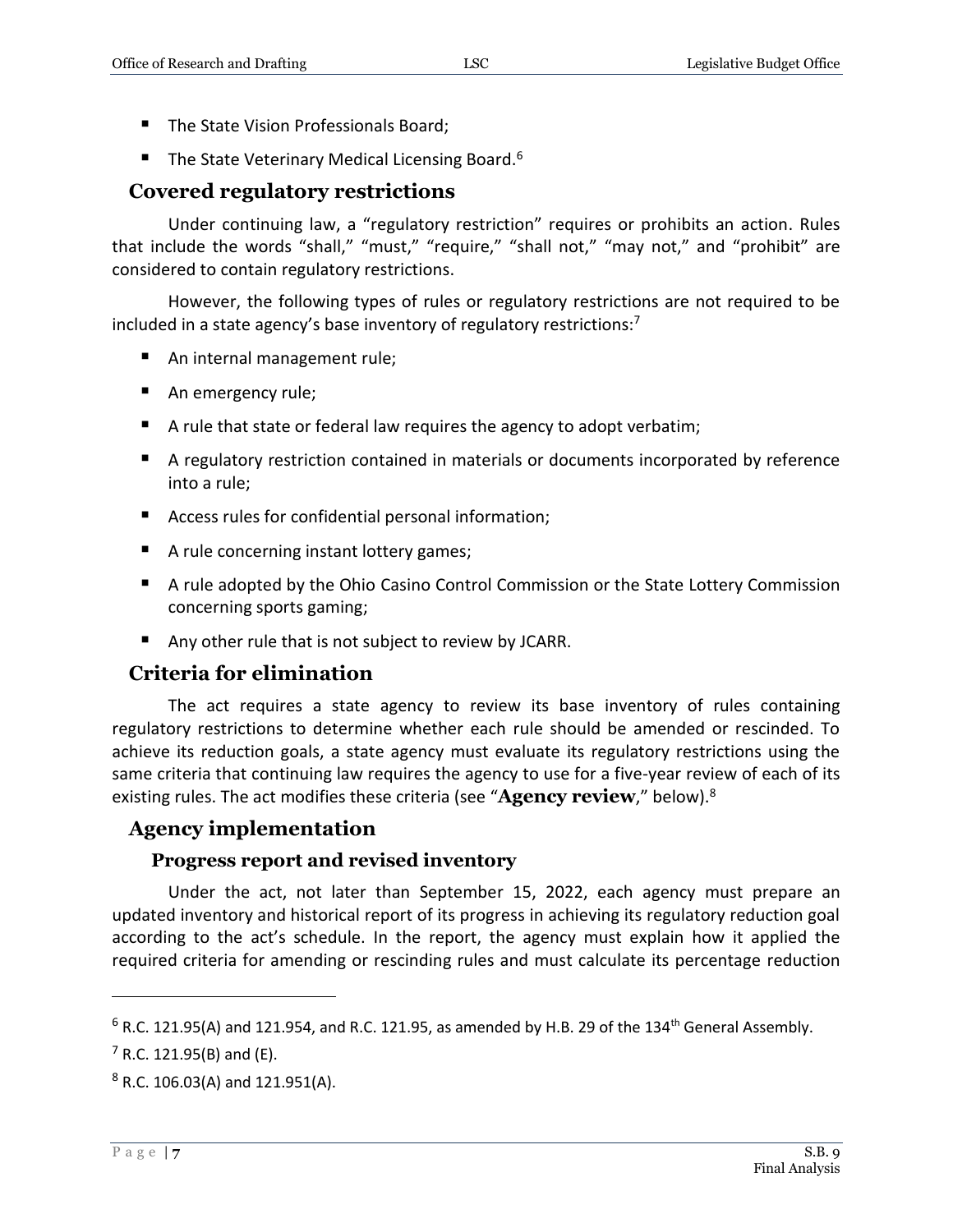in regulatory restrictions by subtracting the current number of restrictions from the number of restrictions identified in the original inventory and dividing that result by the number of restrictions in the original inventory.

For example, if an agency identified ten restrictions in its original inventory and since then has added two new restrictions and eliminated four restrictions, the agency would have eight current restrictions. Ten original restrictions minus eight current restrictions equals a reduction of two restrictions. Two restrictions divided by ten original restrictions equals 0.2, or 20%. Therefore, the agency has achieved a 20% net reduction in restrictions.

The agency must produce a new revised inventory and historical report by September 15 of each year until it has achieved the required reduction in regulatory restrictions. The agency must send its completed reports electronically to JCARR, which must review them and send them to the Speaker of the House and the President of the Senate.<sup>9</sup>

#### **Administrative department head authority**

<span id="page-7-0"></span>The act authorizes an administrative department head of a department subject to the restriction-reduction requirements to direct otherwise independent officials or state agencies organized under the department to reduce regulatory restrictions in accordance with the act.<sup>10</sup>

#### <span id="page-7-1"></span>**Common Sense Initiative Office**

The act also allows the Common Sense Initiative Office (CSIO) to review any rules containing regulatory restrictions that a state agency must include in its inventory of regulatory restrictions, either in the course of evaluating draft rules and business impact analyses under continuing law or at any other time.

If CSIO determines, based on the act's criteria for eliminating regulatory restrictions, that an agency should eliminate a regulatory restriction, CSIO must notify the agency that it must eliminate that regulatory restriction, and the agency must eliminate it. If the agency objects to eliminating the regulatory restriction, the agency may appeal CSIO's decision to JCARR. If JCARR also determines, based on the criteria for elimination, that the agency should eliminate the regulatory restriction, the agency must eliminate it. $11$ 

#### <span id="page-7-2"></span>**JCARR administration**

#### **Assistance to agencies and annual report**

<span id="page-7-3"></span>The act directs JCARR to advise and assist agencies in preparing their inventories of regulatory restrictions and in achieving the act's reduction goals. Not later than June 15, 2022, JCARR must prepare a report aggregating the agency base inventories. Beginning in 2023, by December 15 of each year, JCARR must aggregate all the agencies' inventories and historical

 $9$  R.C. 121.951(B).

<sup>10</sup> R.C. 121.031, by reference to R.C. 121.02 and 121.03.

 $11$  R.C. 107.57.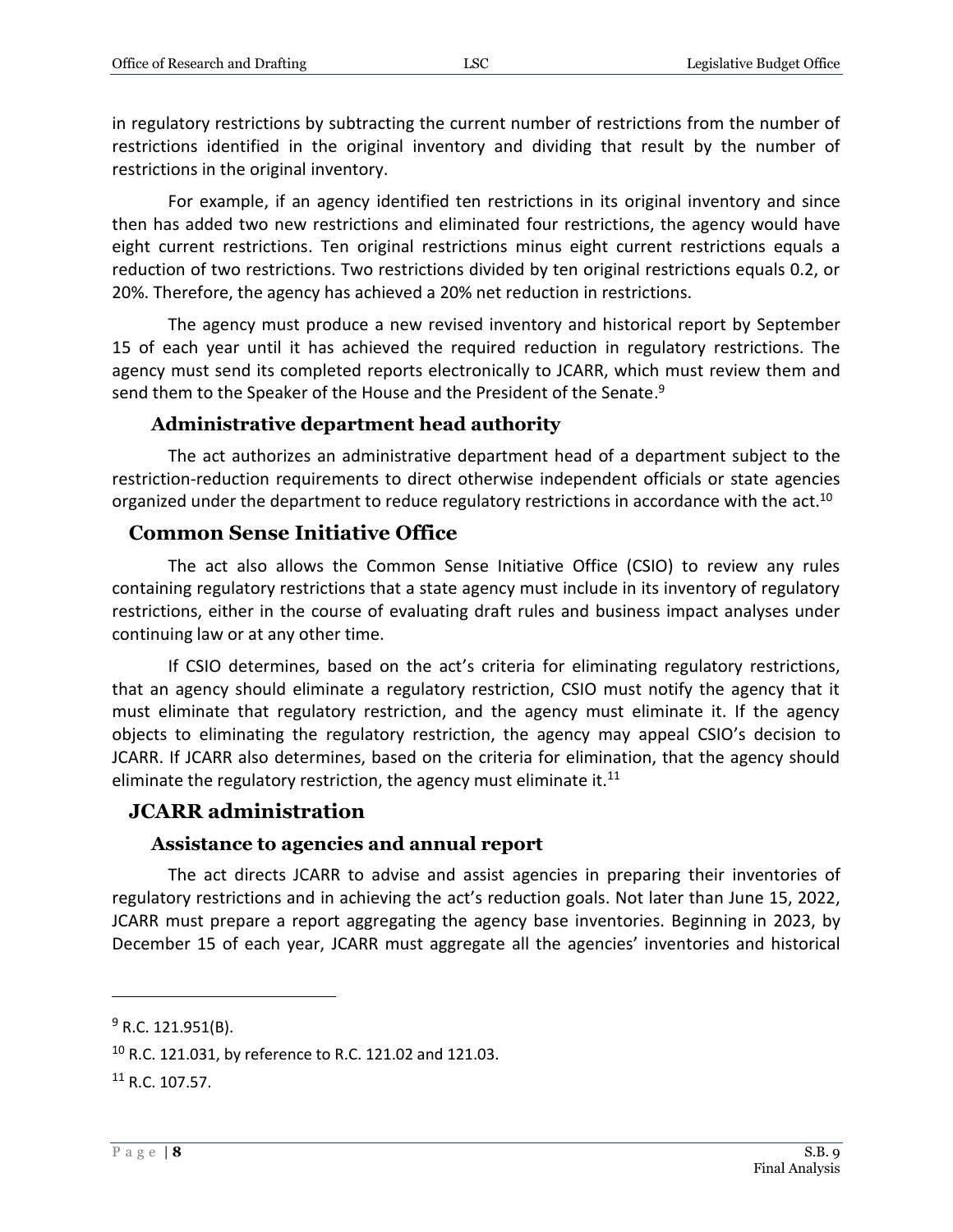progress reports into an annual report that shows the agencies' overall progress in reducing regulatory restrictions. The annual report also must describe JCARR's work over the previous year and provide any appropriate recommendations for changes to statutes that contribute to the adoption of regulatory restrictions. JCARR must post the reports on its website, send it to the Speaker of the House and the President of the Senate, and provide it to the members of JCARR.<sup>12</sup>

#### **Database**

<span id="page-8-0"></span>The act requires JCARR to consult with Legislative Information Systems (LIS) to create and maintain a system for state agencies to use to enter regulatory restriction data, create required inventories, and send copies of inventories, reports, and other documents that will assist JCARR in aggregating reports.<sup>13</sup>

#### **Cut Red Tape System**

<span id="page-8-1"></span>Under the act, JCARR also must consult with LIS to establish, maintain, and improve the Cut Red Tape System, which must include a website and must allow members of the public to request information about regulatory restrictions and to communicate with JCARR about regulatory restrictions.<sup>14</sup>

# <span id="page-8-2"></span>**Continuing rule review process**

## <span id="page-8-3"></span>**Five-year review of existing rules**

#### **Agency review**

<span id="page-8-4"></span>Under continuing law, a state agency must review each of its existing rules every five years to determine whether to amend or rescind them, based on listed criteria. The act changes those criteria and applies them to both rules that are subject to the act's requirement to eliminate regulatory restrictions and all other rules that are subject to the five-year review, including rules adopted by agencies that are not covered by the act's requirements concerning regulatory restrictions (see the independent boards listed above under "**Covered agencies**"). The act alters the criteria by doing all of the following:

- Removing a requirement to consider whether a rule needs amendment or rescission to eliminate unnecessary paperwork;
- Adding requirements that the agency consider whether the rule should be amended or rescinded because it does any of the following, or otherwise for the purpose of reducing regulatory restrictions:

<sup>12</sup> R.C. 101.354.

 $13$  R.C. 101.355(A).

 $14$  R.C. 101.355(B).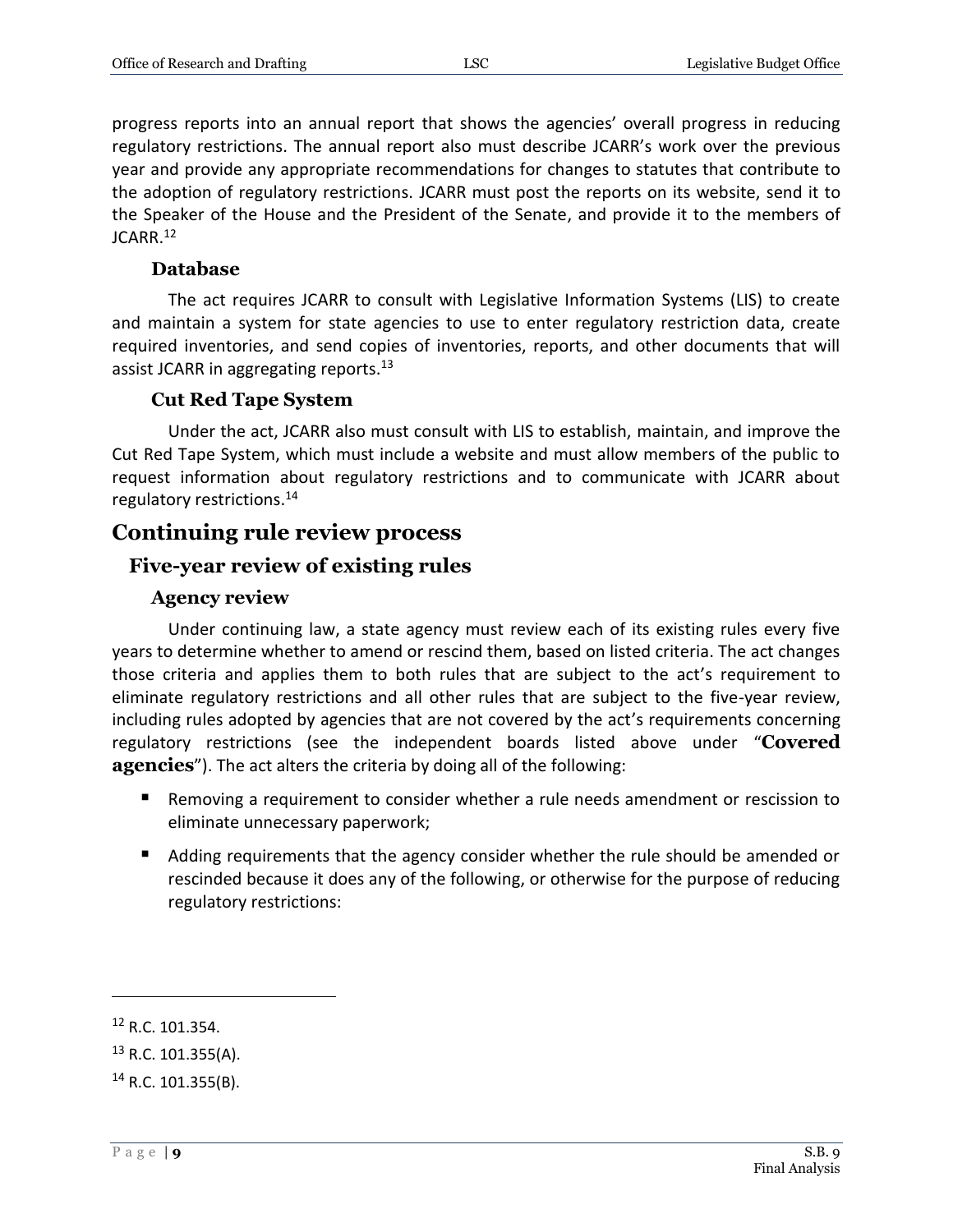- $\Box$  Creates a compliance or oversight burden for the agency, or for any person or entity, that is greater than the burden that would be created if the agency accomplished the intended purpose of the restriction by other means;
- $\Box$  Is no longer useful or beneficial;
- Duplicates, overlaps with, or conflicts with a state or federal law;
- $\Box$  Has an adverse impact on any person or entity;
- Imposes a more severe duty or liability than restrictions in neighboring states in order to accomplish the same goal;
- Implements a federal law or rule in a manner that is more stringent or burdensome than the federal law or rule requires.
- Adding a requirement that if a rule duplicates, overlaps with, or conflicts with a rule adopted by another state agency, the two agencies must determine which agency must amend or rescind its rule and develop and execute a plan to work together to achieve the required oversight.

Under continuing law, an agency must evaluate whether a rule should be amended or rescinded because it does any of the following:

- Exceeds or conflicts with the purpose, scope, or intent of the statute under which the rule was adopted;
- **Provides inadequate flexibility at the local level;**
- **IMPROPER 19 Improperly incorporates a text or other material by reference;**
- **Duplicates, overlaps with, or conflicts with other rules;**
- Has an adverse impact on businesses, as determined by CSIO;
- **Contains words or phrases whose meanings, in contemporary usage, are understood as** being derogatory or offensive;
- Requires liability insurance, a bond, or any other financial responsibility instrument as a condition of licensure.

Because the act aligns the five-year review criteria with the criteria for eliminating regulatory restrictions, an agency that reviews all of its regulatory restrictions over the course of three years under the act will already have completed the required five-year review for those rules.<sup>15</sup>

#### **JCARR review**

<span id="page-9-0"></span>If the state agency conducts a five-year rule review and determines that the rule should not be changed, continuing law requires JCARR to review that decision and allows JCARR to

<sup>15</sup> R.C. 106.03 and 121.951.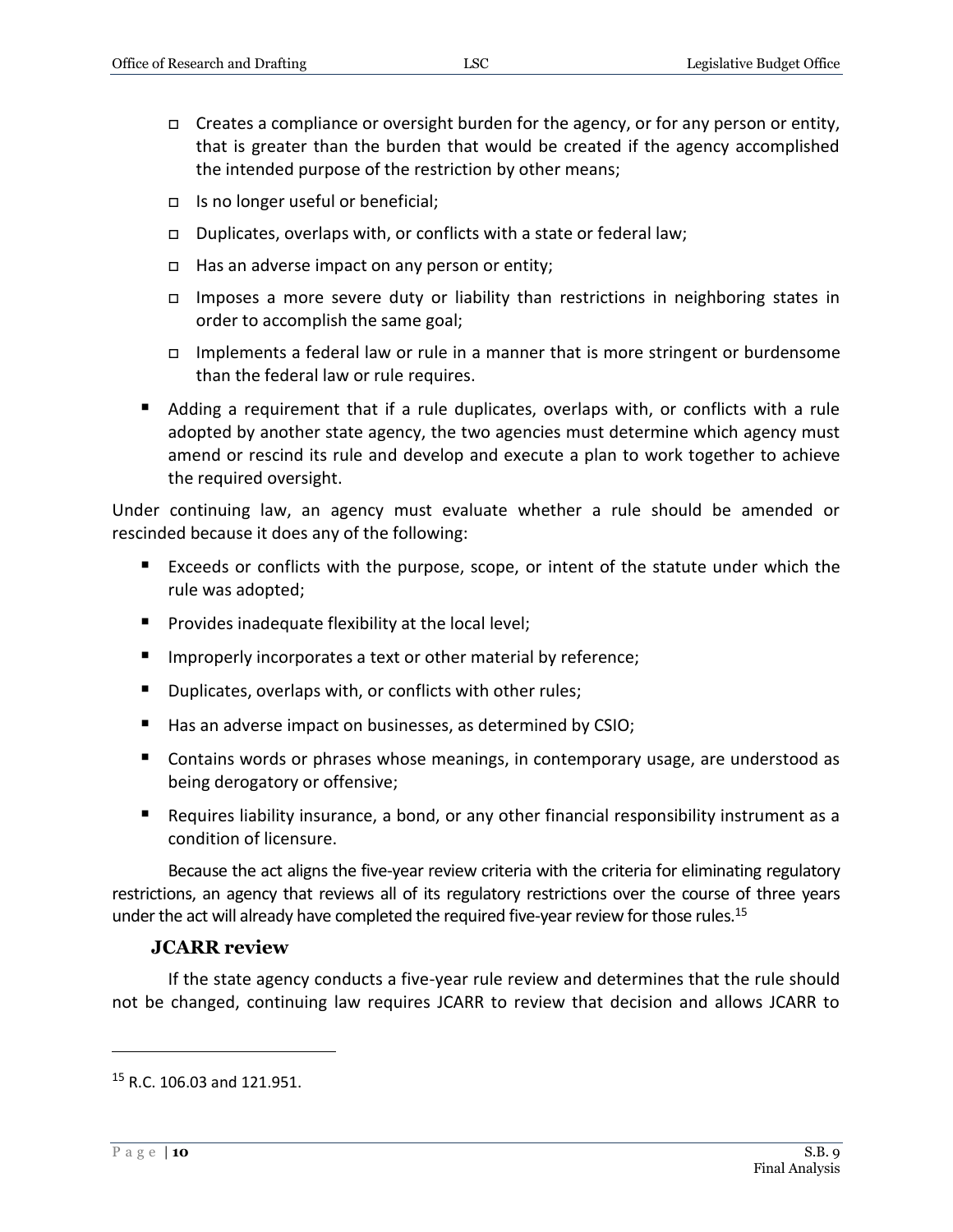recommend that the General Assembly invalidate the rule if JCARR disagrees with the agency's assessment of the rule. Under the act, JCARR must apply the same modified standards discussed above when reviewing an existing rule. The act allows JCARR to recommend invalidation of a rule if it independently determines that the rule implements a federal law or rule in a manner that is more stringent or burdensome than the federal law or rule requires. When an agency is subject to the act's requirement to reduce regulatory restrictions (see "**Covered agencies**," above), the act also allows JCARR to recommend invalidation if the agency has failed to justify the retention of a rule containing a regulatory restriction.<sup>16</sup>

#### <span id="page-10-0"></span>**Review of proposed rules**

Under continuing law, when a state agency adopts a new rule, it also must file the proposed rule with JCARR for review, and JCARR may recommend that the General Assembly adopt a concurrent resolution to invalidate the rule if JCARR makes certain findings. The act expands the permitted reasons for JCARR to recommend the invalidation of a proposed rule to include both of the following:

- That the agency has failed to justify the proposed adoption, amendment, or rescission of a rule containing a regulatory restriction (applies to agencies covered by the act's requirement to reduce regulatory restrictions);
- That the proposed rule implements a federal law or rule in a manner that is more stringent or burdensome than the federal law or rule requires (applies to all state agencies).

At the time a state agency files a proposed rule implementing a federal law or rule with JCARR, the act requires the agency to provide JCARR with a citation to the federal law or rule the proposed rule implements and a statement as to whether the proposed rule implements the federal law or rule in a manner that is more or less stringent or burdensome than the federal law or rule requires.<sup>17</sup>

# <span id="page-10-1"></span>**Liquor Control Laws – technical and corrective changes**

The act makes technical and corrective changes in the following Liquor Control Laws:

- Corrects an erroneous cross-reference in the law that allows a political organization or  $501(c)(3)$  charitable organization to give away beer or intoxicating liquor, without a liquor permit, as a fundraising prize;
- Does both of the following regarding the law that allows a trade marketing professional, broker, or solicitor of alcoholic beverages to use social media for on-premises brand promotions and product location communications:
	- Includes a required cross-reference; and

<sup>16</sup> R.C. 106.031.

<sup>&</sup>lt;sup>17</sup> R.C. 106.021, 111.15, and 119.03.